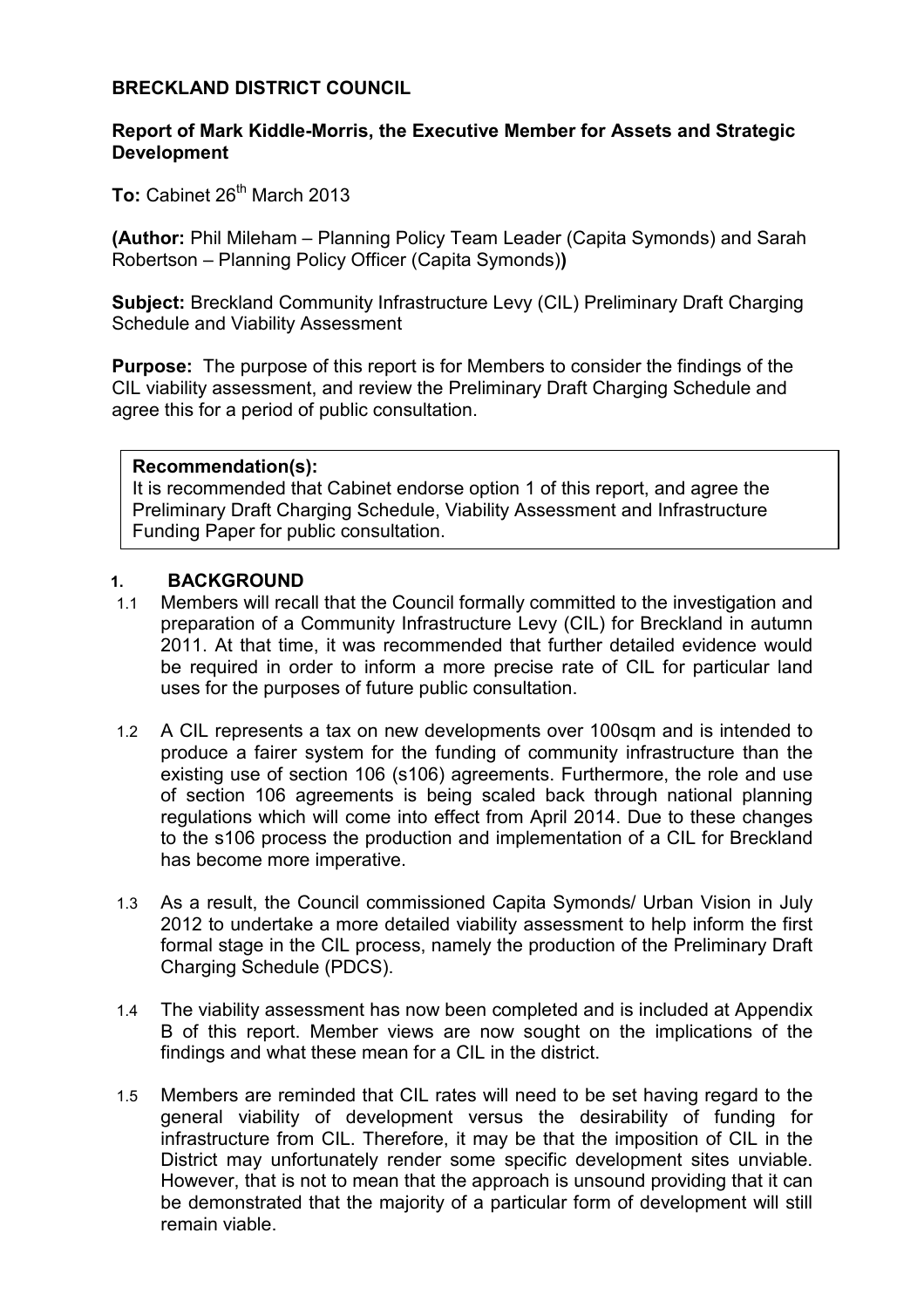- 1.6 A CIL rate can only be set on grounds of development viability. The State Aid rules apply to CIL and as such, rates cannot be set arbitrarily or as a form of 'policy decision' to stimulate or discourage development.
- 1.7 The remainder of this report considers the findings of the viability assessment, and goes on to discuss what the implications are to addressing any infrastructure funding shortfall.

## **2. Viability Assessment - Implications for the approach to CIL**

2.1 The approach taken in the viability assessment was to consider a range of notional development scenarios that aim to demonstrate whether there are variances in viability across the district for particular land uses. The approach is in accordance with best practice, has been adopted in other Local Authority CIL viability assessments that are further progressed through the process, and also represents a pragmatic way of dealing with viability. The viability of the scenarios was assessed using the residual valuation method.

**Residual Land Value** = **Gross Development Value** minus **Total Development Costs**  minus **Developers Profit**

- 2.2 The residual land value for a site forms the sum which is left over to pay for the land once all the other associated costs have been deducted. If a CIL is applied to the development, this would see a reduction in the residual land value to accommodate the cost. In order for a development to be able to support a CIL and see the land sold for development, the residual land value must be greater than the existing use value or an alternative use value.
- 2.3 The extent of any changes in viability across the District may warrant multiple zones or charges per different types of development. The notional scenarios that were tested in the assessment are as follows:

| <b>Development</b><br>type/<br><b>use</b>                          | Number of Units/Site | <b>Assumptions</b>                                                                                                         |
|--------------------------------------------------------------------|----------------------|----------------------------------------------------------------------------------------------------------------------------|
| class                                                              | <b>Area</b>          |                                                                                                                            |
| Residential – Market town – 200 dwellings<br>Greenfield site       |                      | • Low, medium and high<br>densities to be tested<br>• 40% affordable housing<br>(75% affordable rent,<br>25% intermediate) |
| Residential – Market town – 25 dwellings<br><b>Brownfield site</b> |                      | • Low, medium and high<br>densities to be tested<br>• 40% affordable housing<br>(75% affordable rent,<br>25% intermediate) |
| Village                                                            | 15 dwellings         | Only low density<br>scenario, 40% affordable<br>housing (75% affordable<br>rent, 25% intermediate)                         |
| Other small housing sites                                          | 4 dwellings          | density,<br>Low<br>no<br>affordable housing<br>(as<br>below threshold)                                                     |
| Offices - B1a                                                      | 500m2                | Floorspace to gross site                                                                                                   |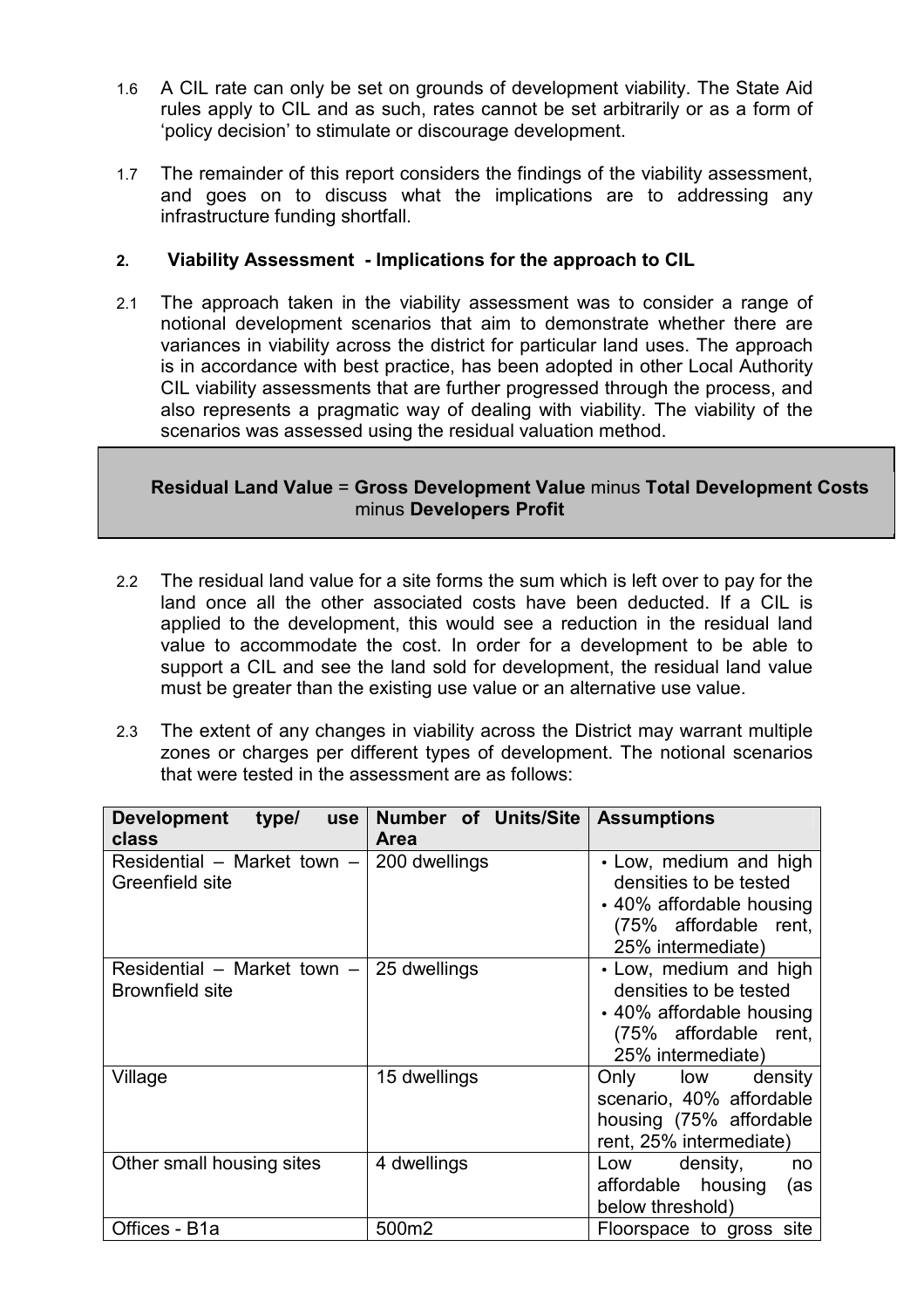|                                  |                       | area ratio 40%           |
|----------------------------------|-----------------------|--------------------------|
| General Industrial (B2)          | 1,000m2               | Floorspace to gross site |
|                                  |                       | area ratio 30%           |
| Storage and Distribution (B8)    | 1,000m2               |                          |
| Retail – foodstore type $(A1)$ – | 3,000m2               |                          |
| Outside of town centres          |                       |                          |
| Retail – foodstore type $(A1)$ – | 3,000m2               |                          |
| town centres                     |                       |                          |
| Restaurants and Cafes (A3)       | 100m2                 |                          |
| Drinking Establishments (A4)     | 650m2                 |                          |
| Hot Food takeaway (A5)           | 450m2                 |                          |
| Residential Care Home (C2)       | 50 bedroom            | Total<br>accommodation   |
|                                  |                       | size 925m2               |
| Hotels (C1)                      | 50 bedroom            |                          |
| Holiday accommodation            | 3 self-catering units |                          |

- 2.4 The initial stage 1 work concluded that CIL would likely require a more refined approach than a single payment for all forms of development. The stage 1 report indicated that there were potentially multiple zones and differential rates in Breckland in respect of residential development. There was also evidence that a single rate could not be introduced due to the viability differences between residential and other commercial developments.
- 2.5 The variations across Breckland are particularly notable for the approach to residential development which is characterised by a number of different sales value areas. This was confirmed in the latest viability assessment from a review of residential sales data (supplied from the Council's Hometrack system). This established that when looking solely at sales values there are, in effect, three residential zones in Breckland. The first zone includes the market town of Attleborough and the majority of the rural parishes within the District (see map at Appendix A to this report). These have the highest residential sales values within the District and consequently, proposals would result in a greater overall development value. The viability assessment concludes that there is a sufficient residual land value within this zone to charge a CIL rate.
- 2.6 The second residential sales value zone includes the market towns of Dereham, Swaffham and Watton, a number of the rural parishes located to the south west of the District and some of the rural parishes to the west of Dereham. In this area the viability assessment concludes that development conditions are much less positive. The assessment concluded that there is currently insufficient evidence of viability that would indicate that the majority of development in this area could support a CIL charge. This is due to the fact that the residual land values are below a benchmark level (£371,000 per hectare) at which land would reasonably transact for.
- 2.7 The third residential sales value zone which can be clearly identified using the recent sales value data is Thetford. Residential sales values within the town (for all property types) are lower than seen in the rest of the District. Whilst land values within the town are reflective of the lower sales values, the assessment concludes that there is not sufficient viability to support a CIL charge for the town. In effect the viability assessment therefore establishes two residential CIL charging zones. A higher value zone as identified in paragraph 2.4, where a CIL rate of £60 per sqm is proposed, and a £0 per sqm rate for residential development in the rest of the District.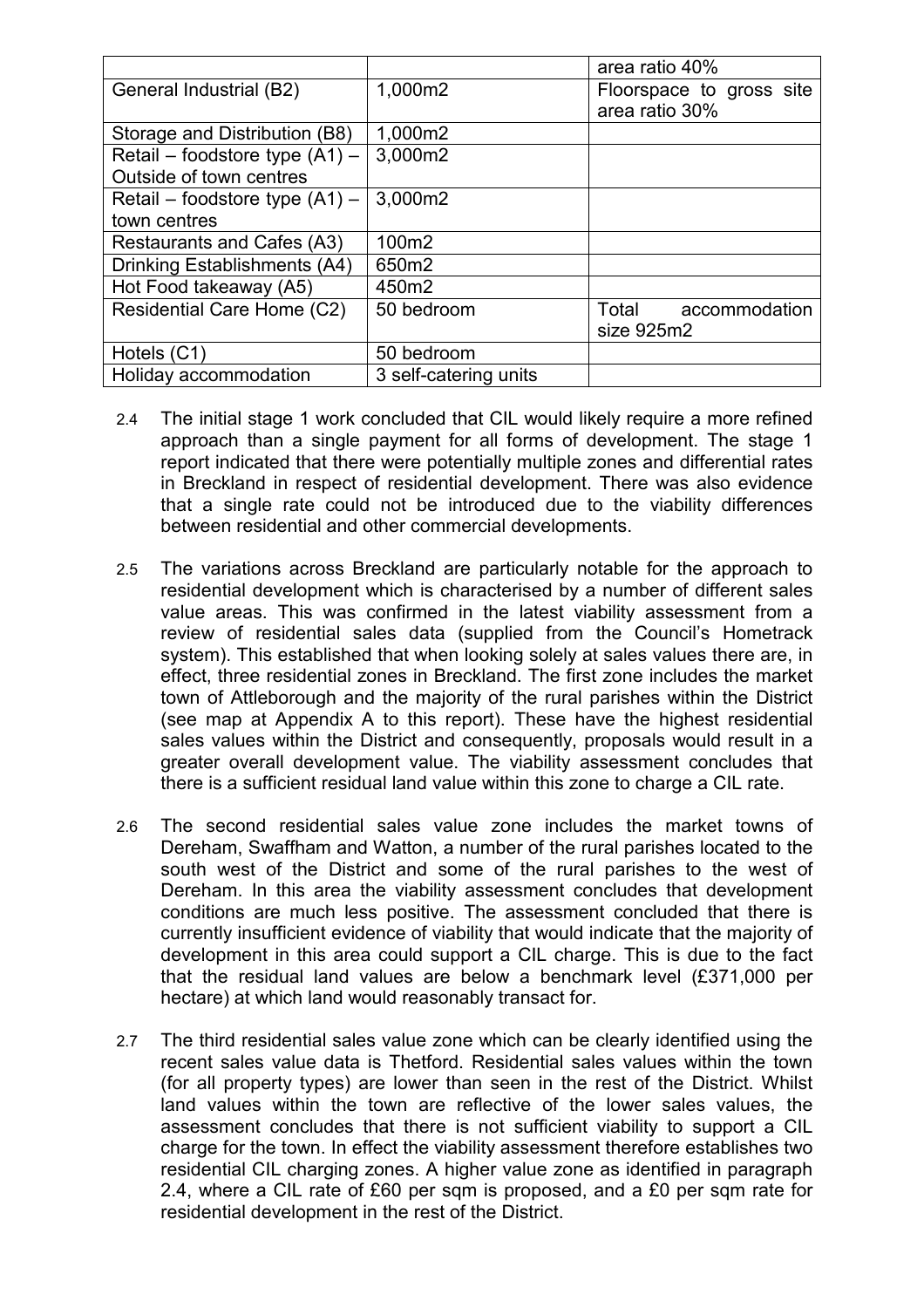- 2.8 The viability assessment has taken into account the Government expectation that the imposition of CIL will exert a downward pressure on land values. Furthermore, sensitivity testing has been carried out looking at carrying the costs associated with external works. This included lower rates for external works (i.e. local access roads and connection of utilities etc) as a percentage of development costs which reveals that CIL could potentially rise to £170 in the higher value zone. However, having regard to the earlier issue of 'general viability', caution should be exercised if considering setting a CIL rate at the very upper limit of what may be viable in a notional example. This might make a greater amount of development unviable.
- 2.9 Levels of affordable housing were also sensitivity tested for interest as affordable housing remains a 'policy decision', unlike CIL. However, in calculating the level of CIL, guidance indicates that this should be based on delivering the Council's full policy requirements which at the present time equate to 40% affordable housing on sites over 0.17ha or proposed more than 5 dwellings and this should be borne in mind in Members deliberations. The table on the following page shows the implications of the sensitivity testing of the assumptions on the proposed CIL rate for residential developments within the high value zone.
- 2.10 The following map shows the two residential CIL charging zones. Zone A on the map represents the higher sales value zones, where a CIL rate of £60 per sqm is proposed. Zone B represents the medium and lower value zones, where no residential CIL rate is proposed.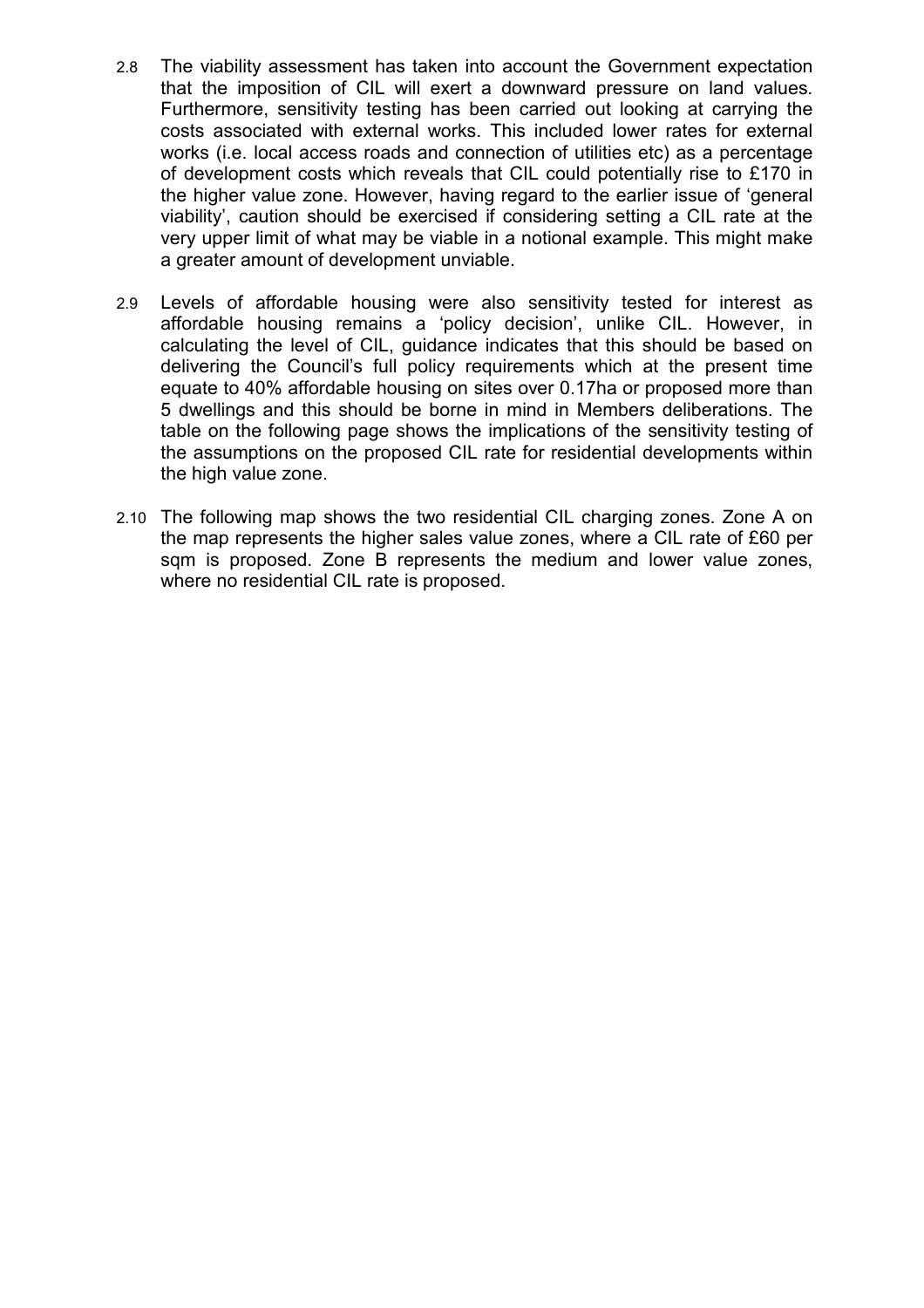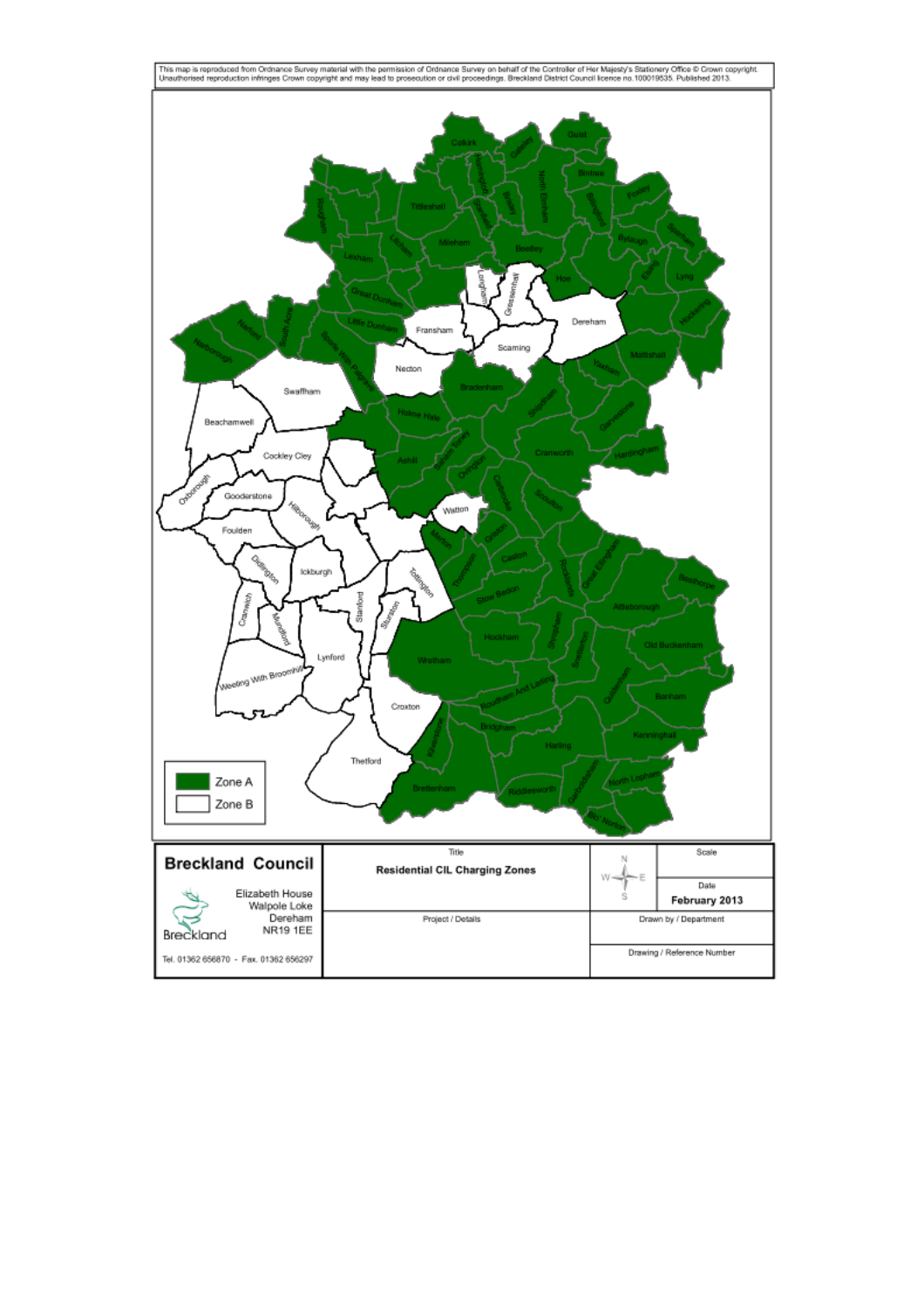| <b>Scenario</b>           | <b>Density</b>   | 35%<br><b>Affordable</b><br><b>Housing</b> | 25%<br><b>Affordable</b><br><b>Housing</b> | <b>Reduced</b><br><b>Developers</b><br>$Profit -$<br>40%<br><b>Affordable</b><br><b>Housing</b> | <b>Reduced</b><br><b>Developers</b><br>Profit $-$<br>25%<br><b>Affordable</b><br><b>Housing</b> | <b>Reduced</b><br><b>Developers</b><br>Profit -<br><b>15%</b><br><b>External</b><br>Works -<br>40%<br><b>Affordable</b><br><b>Housing</b> | <b>Reduced</b><br><b>Developers</b><br>$Profit -$<br>15%<br><b>External</b><br>$Woks -$<br>25%<br><b>Affordable</b><br><b>Housing</b> | <b>Reduced</b><br><b>Developers</b><br>$Profit -$<br>10%<br><b>External</b><br>$Woks -$<br>40%<br><b>Affordable</b><br><b>Housing</b> | <b>Reduced</b><br><b>Developers</b><br>$Profit -$<br>10%<br><b>External</b><br>$Woks -$<br>25%<br><b>Affordable</b><br><b>Housing</b> |
|---------------------------|------------------|--------------------------------------------|--------------------------------------------|-------------------------------------------------------------------------------------------------|-------------------------------------------------------------------------------------------------|-------------------------------------------------------------------------------------------------------------------------------------------|---------------------------------------------------------------------------------------------------------------------------------------|---------------------------------------------------------------------------------------------------------------------------------------|---------------------------------------------------------------------------------------------------------------------------------------|
| Market                    | 45ha             | £0                                         | £0                                         | £0                                                                                              | £27.13                                                                                          | £60.14                                                                                                                                    | £98.73                                                                                                                                | £93.32                                                                                                                                | £131.96                                                                                                                               |
| Town                      | 30ha             | £50.43                                     | £74.97                                     | £71.82                                                                                          | £109.40                                                                                         | £140.57                                                                                                                                   | £177.13                                                                                                                               | £171.49                                                                                                                               | £208.11                                                                                                                               |
| Greenfield                | 20 <sub>ha</sub> | £0                                         | £0                                         | £0                                                                                              | £27.76                                                                                          | £58.93                                                                                                                                    | £96.28                                                                                                                                | £89.85                                                                                                                                | £127.27                                                                                                                               |
| Market                    | 45ha             | £0                                         | £0                                         | £0                                                                                              | £0                                                                                              | £0                                                                                                                                        | £35.79                                                                                                                                | £27.98                                                                                                                                | £74.32                                                                                                                                |
| Town<br><b>Brownfield</b> | 30ha             | £0                                         | £0                                         | £0                                                                                              | £0                                                                                              | £0                                                                                                                                        | £0                                                                                                                                    | £26.51                                                                                                                                | £31.40                                                                                                                                |
| Village                   | 20 <sub>ha</sub> | £0                                         | £0                                         | £0                                                                                              | £0                                                                                              | £3.15                                                                                                                                     | £21.92                                                                                                                                | £43.69                                                                                                                                | £62.47                                                                                                                                |
| Other<br>Location         | 24ha             | £178.27                                    | £178.27                                    | £178.27                                                                                         | £178.27                                                                                         | £242.21                                                                                                                                   | £242.21                                                                                                                               | £283.47                                                                                                                               | £283.47                                                                                                                               |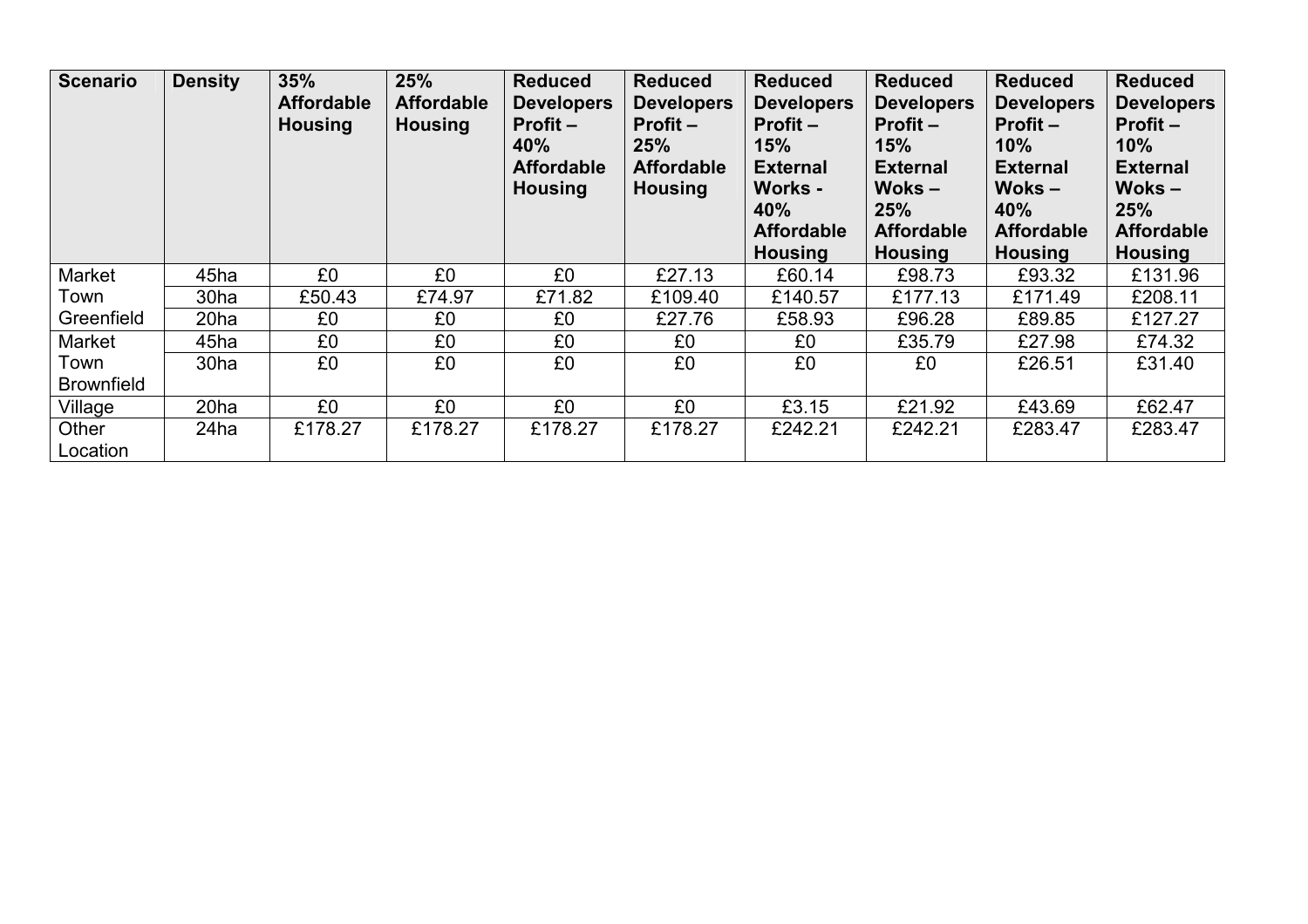### **3. Viability Assessment Findings**

- 3.1 Residential development Results find that in the highest value zone, zone A, CIL could be charged at £60 per m2. In the second and third sales value zones (as described in paragraphs 2.5 and 2.6), the results indicate that there is insufficient viability to support any residential CIL charge.
- 3.2 Commercial development the assessment finds that no development within the 'B class' uses (manufacturing, warehouses, offices) is viable in Breckland. This is not unsurprising given current economic conditions in the UK at this time and is coterminous with the results of other CIL viability assessments locally and nationally. Therefore, it is considered that for commercial development, the commercial CIL zone should extend to the whole district and a rate set at £0 per m2.
- 3.3 However, there are certain forms of commercial development that are viable across the district. In particular, the assessment indicates that retail superstores outside town centre boundaries (as defined on adopted LDF Policies Map) are viable to the extent that they could support CIL. Based on sensitivity testing the assumptions for external works costs, retail developments in class A1 could support CIL at a rate between £150 and £240 per m2. It is proposed to include a CIL rate of £150 per sqm within the PDCS.
- 3.4 Other viable forms of development include residential care homes, holiday accommodation and hotels.
- 3.5 Viability evidence cannot practicably consider all forms of development, but it is unlikely that there is sufficient evidence of viability to enable CIL to be levied on other forms of development that are not specifically listed in the Preliminary Draft Charging Schedule. The Preliminary Draft Charging Schedule proposes the following CIL rates:

| <b>Use Class</b>                              | Rate (£ per square metre) |        |  |  |
|-----------------------------------------------|---------------------------|--------|--|--|
| <b>Residential Dwelling Houses (C3)</b>       | Zone A                    | Zone B |  |  |
|                                               | £60                       | £0     |  |  |
| Commercial Development (B1, B2 and B8)        | £0                        |        |  |  |
| Out of Centre Retail Development (A1)         | £150                      |        |  |  |
| Other Retail Developments (A1 in town centre, | £0                        |        |  |  |
| A2, A3, A4 and A5)                            |                           |        |  |  |
| Hotels (C1)                                   | £140                      |        |  |  |
| <b>Residential Care Homes/Institutions</b>    | £90                       |        |  |  |
| Holiday Accommodation (C3) – where subject    | £30                       |        |  |  |
| to a planning condition or legal agreement    |                           |        |  |  |
| restricting occupation to holiday             |                           |        |  |  |
| accommodation                                 |                           |        |  |  |
| All other development                         | £0                        |        |  |  |

3.6 The assessment has also considered the potential impacts on viability of introducing an instalment policy as part of the councils approach to CIL. As can be seen at pages 58-59 of Appendix B, an instalment policy needs to be triggered by a period of time rather than an amount of development completed. This is due to the fact that CIL is effectively administered in the same way as other taxes/ levies, and as such, the Council will need to take into account the fact that development could stall and income not be received for some time. There is also a need to secure funds swiftly in order to ensure that funds can be secured to the CIL 'pot' to enable delivery. Without introducing an instalment policy, the liability would otherwise be due shortly after notice of commencement by the developer.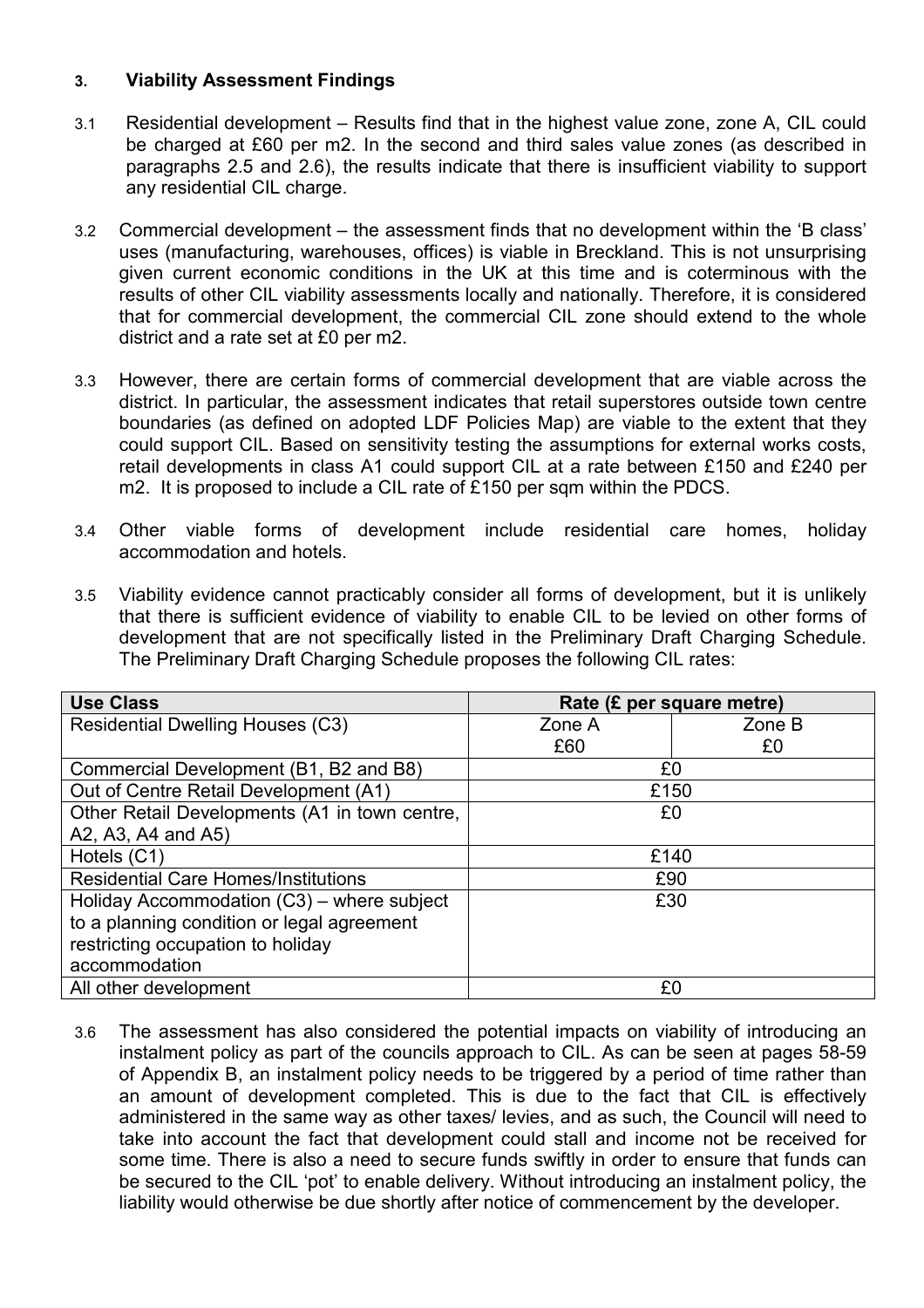# **4. Infrastructure Funding Gap**

- 4.1 The stage 1 outline study (2011) indicated that there was expected to be an infrastructure cost of £209million to deliver the planned growth agenda. There is currently committed funding of £16.2million from public and other sources. This left a funding gap of £193million. Of this, the stage 1 study estimated that £149million would come from S106 and other identified funding, leaving a net funding gap of **£59.9million** to be funded from CIL or other sources (grants etc).
- 4.2 The CIL infrastructure funding paper at Appendix C seeks to understand what the level of funding arising from CIL could be based on the conclusions of the viability assessment. The paper also updates the infrastructure costs and funding sources in accordance with updates to the recent evidence base. The paper shows a slight increase in the total infrastructure cost within the District to £233million. However, the main difference is the cost of infrastructure which the Council expects to come forward through S106 agreements on the identified Urban Extensions (Attleborough and Thetford) which has risen to £195million. Committed public and utility company funding of £15.2million has also been identified, which leaves a funding gap of £22.3 million. The paper at Appendix C estimates that CIL could generate £9.09million gross, based on the expected level of growth in Council's current adopted DPDs and assuming an annual rate of rural windfall development equivalent to the level achieved in 2011/12.
- 4.3 Therefore, there is likely to remain a funding gap (after potential CIL income and s106 requirements) of £13.21million. However, this funding gap may further increase due to a meaningful proportion of the money raised from CIL going to local communities, which might not be spent on the items of infrastructure that the Council has identified or if items identified as being funded through s106 are not provided through this mechanism. However, the Government has recently published further draft amendments to the CIL Regulations which seek to ensure that communities spend their proportion of CIL monies on infrastructure to support the development of their areas.

# **5. Meaningful proportion for communities**

- 5.1 The Department for Communities and Local Government released guidance in January 2013 for Local Authorities on the level of CIL receipts which will be payable to the local community. Communities without a Neighbourhood Plan will receive 15% of the CIL receipt, however this will be capped at a maximum amount of £100 per Council tax paying dwelling.
- 5.2 In locations with an adopted Neighbourhood Plan, 25% of CIL generated in those areas will be given over to communities, with the amount uncapped. Currently within Breckland there are no adopted Neighbourhood Plans.

# **6. OPTIONS**

- 6.1 There are two options available to Members:
	- i Cabinet consider the PDCS, Viability Assessment and Infrastructure funding paper and agree to be released for consultation
	- ii Cabinet does **not** approve the PDCS, Viability Assessment and Infrastructure funding paper for consultation.

# **7. REASONS FOR RECOMMENDATION**

7.1 It is recommended that Members endorse option 1, which will allow consultation to be carried out on the Preliminary Draft Charging Schedule. This option will allow the Council to further progress the implementation of a CIL for the District.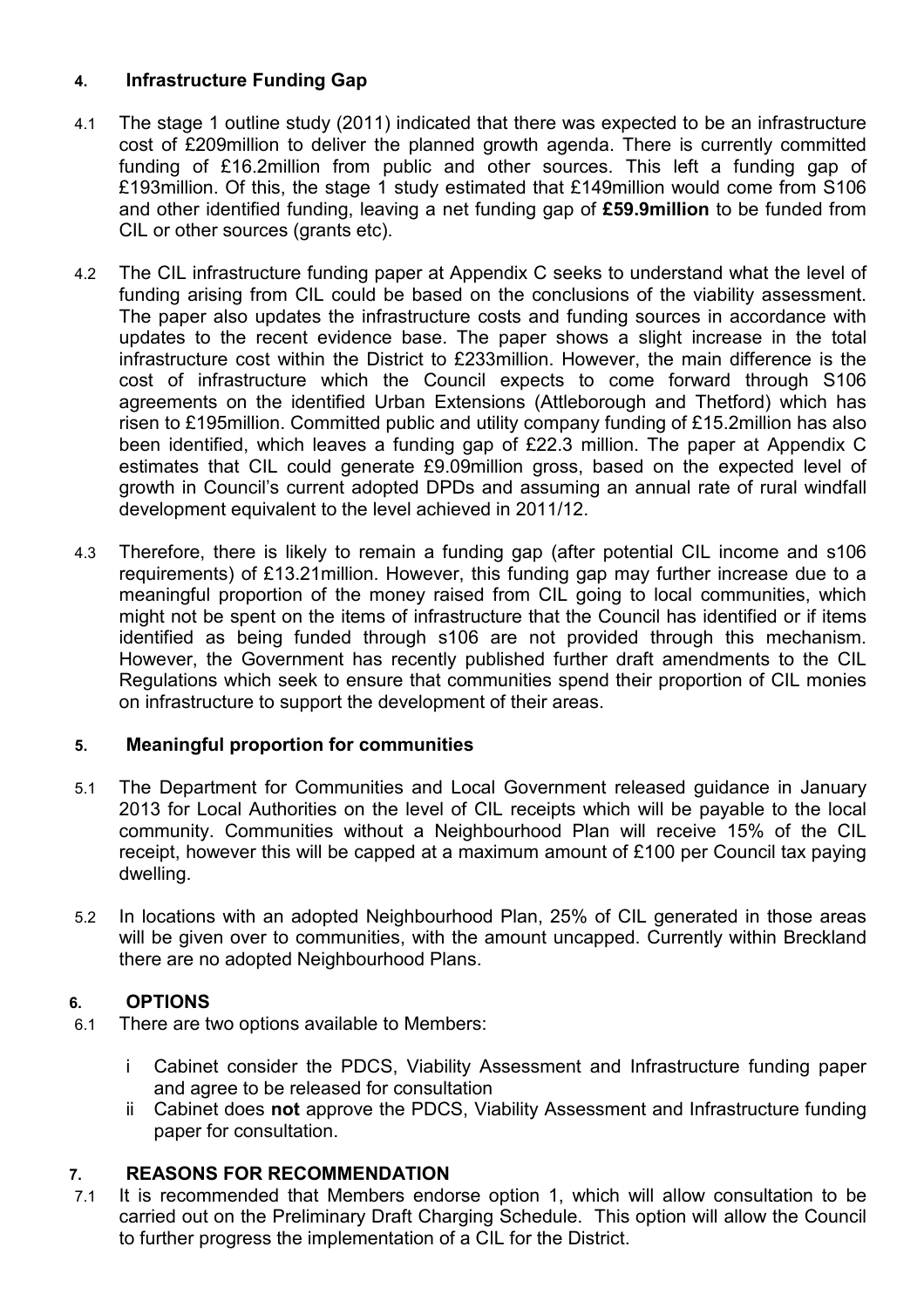- 7.2 It is important to progress CIL to enable the Council to have a mechanism in place to secure funding from multiple developments after  $1<sup>st</sup>$  April 2014 (the date on which S106 will be scaled back). However, once implemented the CIL Charging Schedule will need to be kept under review, and it is recommended that a post-adoption timeframe of 3 years be used which will establish whether there are any significant changes in the development market or other events which may affect viability in the district.
- 7.3 Endorsing option 2 has two impacts. The first may be to effectively cease the preparation of CIL and rely on S106 (with limitations post April 2014). However, in agreeing option 2, the Council could delay the consultation on CIL in order to commission further research or evidence to cover a greater range of scenarios. Whilst this is may be a reasonable option, it is considered that any further evidence may still conclude that other forms of development are not viable.

### **8. EXPECTED BENEFITS**

- 8.1 The expected benefits of agreeing the CIL PDCS are that the Council will progress the preparation of a CIL prior to the end of the prescribed period in the CIL regulations after which, the ability of the Local Authority to pool s106 contributions will cease.
- 8.2 CIL will also allow the authority to collect contributions towards infrastructure from a greater range and scale of developments than would have been possible under the existing S106 regime.

### **9. IMPLICATIONS**

#### 9.1 **Legal**

There are no direct legal risks resulting from the contents of this report; however, Local Planning documents need to be prepared in accordance with relevant Local Planning Regulations (particularly the CIL Regulations, as amended) and Acts of Parliament, having regard to relevant considerations and case-law.

#### 9.2 **Risks**

9.3 There are risks associated with the funding of community infrastructure, following the scaling back of s106 agreements from April 2014, if the Council does not develop and implement CIL.

#### 9.4 **Financial**

- 9.5 Although this report does not have a direct financial implication, there are indirect financial implications. These are effectively considered in two parts. Firstly there will be costs associated with the preparation adoption, examination and adoption of the CIL, and secondly the costs associated with the implementation and charging of a CIL. The costs associated with the preparation of the CIL will principally include engagement methods, and the Charging Schedule will also be subject to an Examination in Public, which will incur costs from engaging a suitably qualified person (which could be a Planning Inspector).
- 9.6 As council has already committed to preparing CIL, the other indirect financial implications are principally centred on the resources to deal with implementation, administration and enforcement of CIL which could include the need to consider additional IT software to aid in the administration of CIL. The CIL regulations provide the ability for the Charging Authority to retain 5% of CIL receipts to cover administration costs, and these could assist with any additional financial burdens.

#### 9.7 **Timescales**

The timescale for the production of CIL is set out at page 6 of Appendix A of this report.